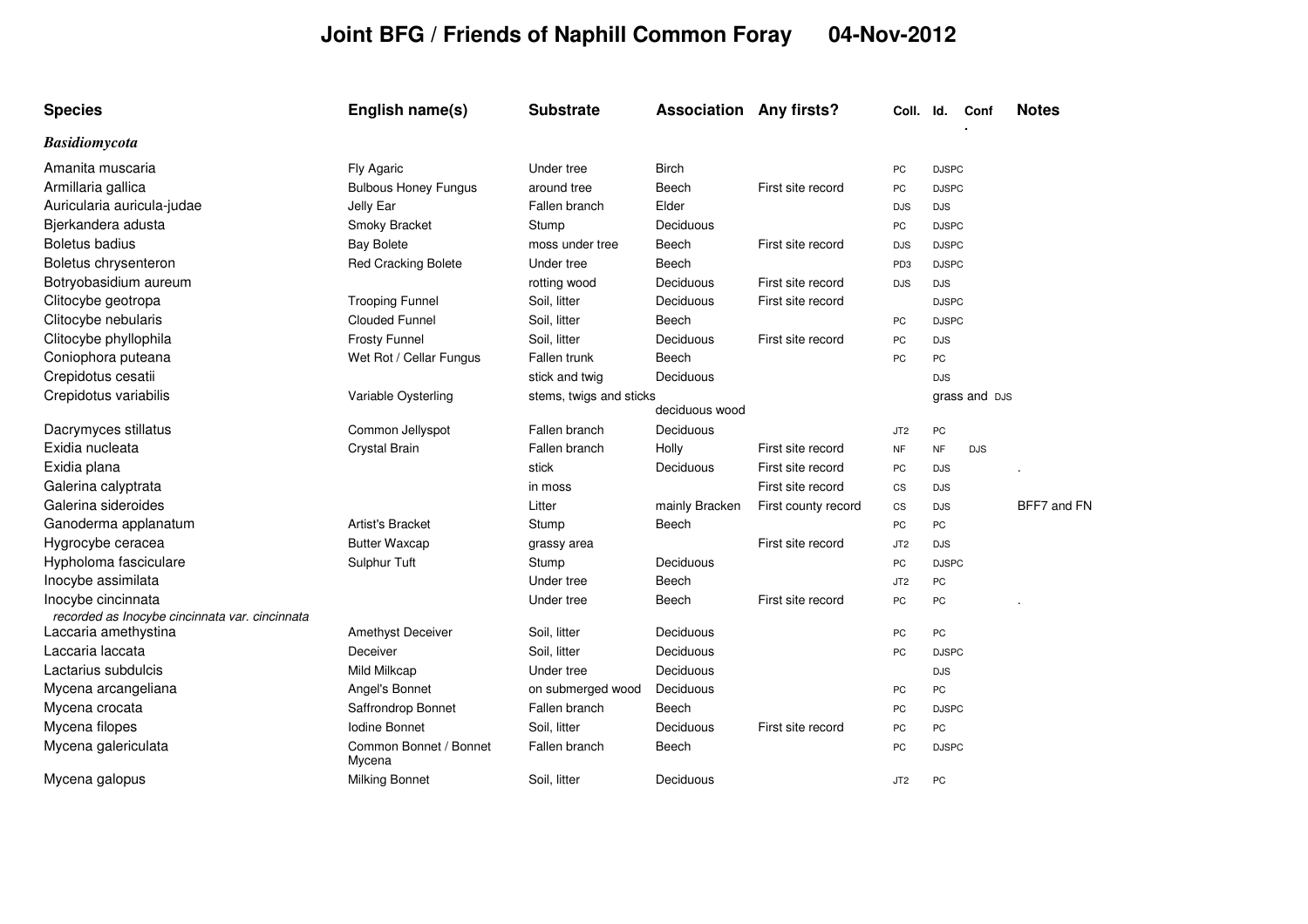| Mycena haematopus            | <b>Burgundydrop Bonnet</b>                          | Fallen branch          | Oak                                        |                   | JT <sub>2</sub>        | PC                 |                                                     |
|------------------------------|-----------------------------------------------------|------------------------|--------------------------------------------|-------------------|------------------------|--------------------|-----------------------------------------------------|
| Mycena inclinata             | <b>Clustered Bonnet</b>                             | Fallen branch          | Oak                                        |                   | <b>DJS</b>             | <b>DJS</b>         |                                                     |
| Mycena leptocephala          | Nitrous Bonnet                                      | Soil. litter           | Deciduous                                  |                   | <b>PC</b>              | <b>DJSPC</b>       |                                                     |
| Mycena olida                 | Rancid Bonnet                                       | on woody litter        | Deciduous                                  | First site record | PC                     | PC                 |                                                     |
| Mycena pura                  | Lilac Bonnet                                        | Soil, litter           | Beech                                      | First site record | PC                     | <b>DJSPC</b>       |                                                     |
| Mycena rosea                 | Rosy Bonnet                                         | Soil, litter           | Beech                                      |                   | JT <sub>2</sub>        | PC                 |                                                     |
| Mycena vitilis               | <b>Snapping Bonnet</b>                              | Soil, litter           | Mixed deciduous First site record<br>trees |                   | <b>PC</b>              | PC                 |                                                     |
| Panellus stipticus           | <b>Bitter Oysterling</b>                            | Fallen branch          | Beech                                      |                   | PC                     | <b>DJSPC</b>       |                                                     |
| Phlebia radiata              | <b>Wrinkled Crust</b>                               | Fallen branch          | Beech                                      |                   | PC                     | PC                 |                                                     |
| Postia subcaesia             | <b>Blueing Bracket</b>                              | Fallen branch          | Deciduous                                  | First site record | PC                     | PC                 |                                                     |
| Psathyrella artemisiae       | <b>Petticoat Brittlestem</b>                        | Soil, litter           | Deciduous                                  | First site record | <b>DJS</b>             | <b>DJS</b>         |                                                     |
| Psathyrella spadiceogrisea   | Spring Brittlestem                                  | Soil, litter           |                                            | First site record |                        | <b>DJS</b>         |                                                     |
| Pseudoclitocybe cyathiformis | Goblet                                              | Soil, litter           | Deciduous                                  | First site record |                        | <b>DJSPC</b>       |                                                     |
| Russula atropurpurea         | Purple Brittlegill / Blackish-<br>purple Russula    | Soil, litter           | Deciduous                                  |                   | $\mathbb{C}\mathbb{S}$ | PC                 |                                                     |
| Russula betularum            | <b>Birch Brittlegill</b>                            | Under tree             | <b>Birch</b>                               |                   | PC                     | PC                 |                                                     |
| Russula ochroleuca           | Ochre Brittlegill / Common<br><b>Yellow Russula</b> | Under tree             | Deciduous                                  |                   | <b>DJS</b>             | <b>DJS</b>         |                                                     |
| Schizopora paradoxa          | <b>Split Porecrust</b>                              | Fallen branch          | Beech                                      |                   | PC                     | PC                 |                                                     |
| Scleroderma citrinum         | Common Earthball                                    | Soil, litter           | Deciduous                                  |                   | PC                     | PC                 |                                                     |
| Stereum hirsutum             | Hairy Curtain Crust                                 | Fallen branch          | Beech                                      |                   | PC                     | <b>DJSPC</b>       |                                                     |
| Stereum rugosum              | <b>Bleeding Broadleaf Crust</b>                     | Standing dead trunk    | Hawthorn                                   |                   | <b>PC</b>              | <b>DJSPC</b>       |                                                     |
| Trametes versicolor          | Turkeytail                                          | Fallen branch          | Oak                                        |                   | <b>PC</b>              | <b>DJSPC</b>       |                                                     |
| Tricholoma sulphureum        | Sulphur Knight                                      | Under tree             | Beech                                      | First site record | <b>PC</b>              | PC                 |                                                     |
| Tubaria furfuracea           |                                                     | twiggy litter          | Deciduous                                  |                   |                        | <b>DJS</b>         |                                                     |
| Xerula radicata              | Rooting Shank                                       | Soil, litter           | Beech                                      | First site record | <b>PC</b>              | PC                 |                                                     |
| Ascomycota                   |                                                     |                        |                                            |                   |                        |                    |                                                     |
| Anthracobia melaloma         |                                                     | Burnt ground           |                                            | First site record | PC                     | <b>DJS</b>         | using Spooner and E&E on Misc.<br><b>Substrates</b> |
| Bisporella citrina           | Lemon Disco                                         | Fallen branch          | Beech                                      |                   | PC                     | PC                 |                                                     |
| Lasiosphaeria spermoides     |                                                     | Fallen branch          | Beech                                      | First site record | PC                     | PC                 |                                                     |
| Nectria cinnabarina          | Coral Spot                                          | felled log             | <b>Birch</b>                               |                   | PC                     | PC                 |                                                     |
| Neobulgaria pura             | Beech Jellydisc                                     | Fallen branch          | Beech                                      |                   | PC                     | <b>DJSPC</b>       |                                                     |
| Phyllactinia guttata         |                                                     | fallen leaves          | Beech                                      | First site record | PC                     | PC                 |                                                     |
| Rhopographus filicinus       |                                                     | Dead stem              | <b>Bracken</b>                             |                   | PC                     | PC                 |                                                     |
| Xylaria hypoxylon            | <b>Candlesnuff Fungus</b>                           | stumps and fallen wood | trees                                      |                   |                        | Mixed deciduous PC | <b>DJSPC</b>                                        |